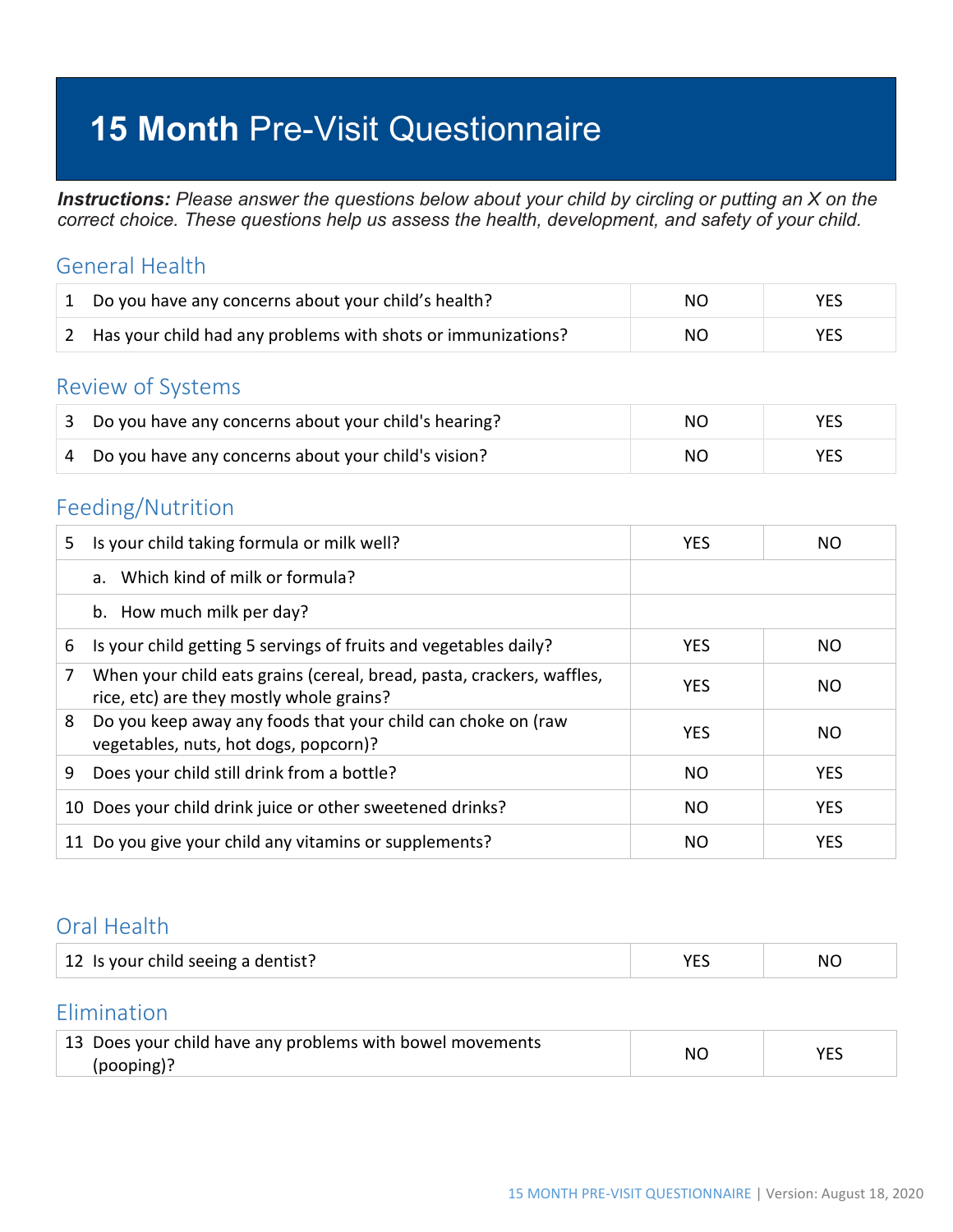## Activity / Exercise / Screen Time

| 14 Does your child have screen time (smartphone, tablet, TV)? | NO. | YES |
|---------------------------------------------------------------|-----|-----|
| 15 Do you play with your child every day?                     | YES | NO. |
| 16 Do you read to your child every day?                       | YES | NO. |

## Sleep

| 17 Does your child sleep through the night?                    | <b>YES</b> | NO. |
|----------------------------------------------------------------|------------|-----|
| 18 Do you have a bedtime routine?                              | YES        | NO. |
| 19 Does your child fall asleep on his own, in his/her own bed? | YES        | NO. |

#### Development (If you are completing the Ages and Stages questionnaire please skip this section)

| 20 Does your child know at least one body part?           | <b>YES</b> | NΟ  |
|-----------------------------------------------------------|------------|-----|
| 21 Does your child bring things over to show you?         | <b>YES</b> | NO. |
| 22 Does your child babble a lot?                          | <b>YES</b> | NO. |
| 23 Does your child say 4-5 words clearly?                 | <b>YES</b> | NO  |
| 24 Does your child understand and follow simple commands? | <b>YES</b> | NO. |
| 25 Does your child walk well?                             | <b>YES</b> | NO. |
| 26 Can your child scribble?                               | <b>YES</b> | NO. |
| 27 Does your child copy things you do?                    | <b>YES</b> | NO. |

### Social Stressors

| 28 Have there been any major changes or stresses in your<br>family recently?                                    | NO. | <b>YFS</b> |                  |
|-----------------------------------------------------------------------------------------------------------------|-----|------------|------------------|
| 29 Within the past 12 months have you worried that your<br>food would run out before you got money to buy more? | NO. | <b>YFS</b> | <b>SOMETIMES</b> |
| 30 Within the past 12 months did you run out of food and you<br>didn't have money to get more?                  | NΟ  | <b>YFS</b> | <b>SOMETIMES</b> |
| 31 Does anyone in your life ever hurt you or your children?                                                     | NO. | YFS        |                  |

## Behavior

| 32 Do you have any questions about your child's behavior or how to<br>discipline your child? | ΝO  | <b>YES</b> |
|----------------------------------------------------------------------------------------------|-----|------------|
| 33 Do you praise your child when he/she is behaving well?                                    | YES | NO.        |